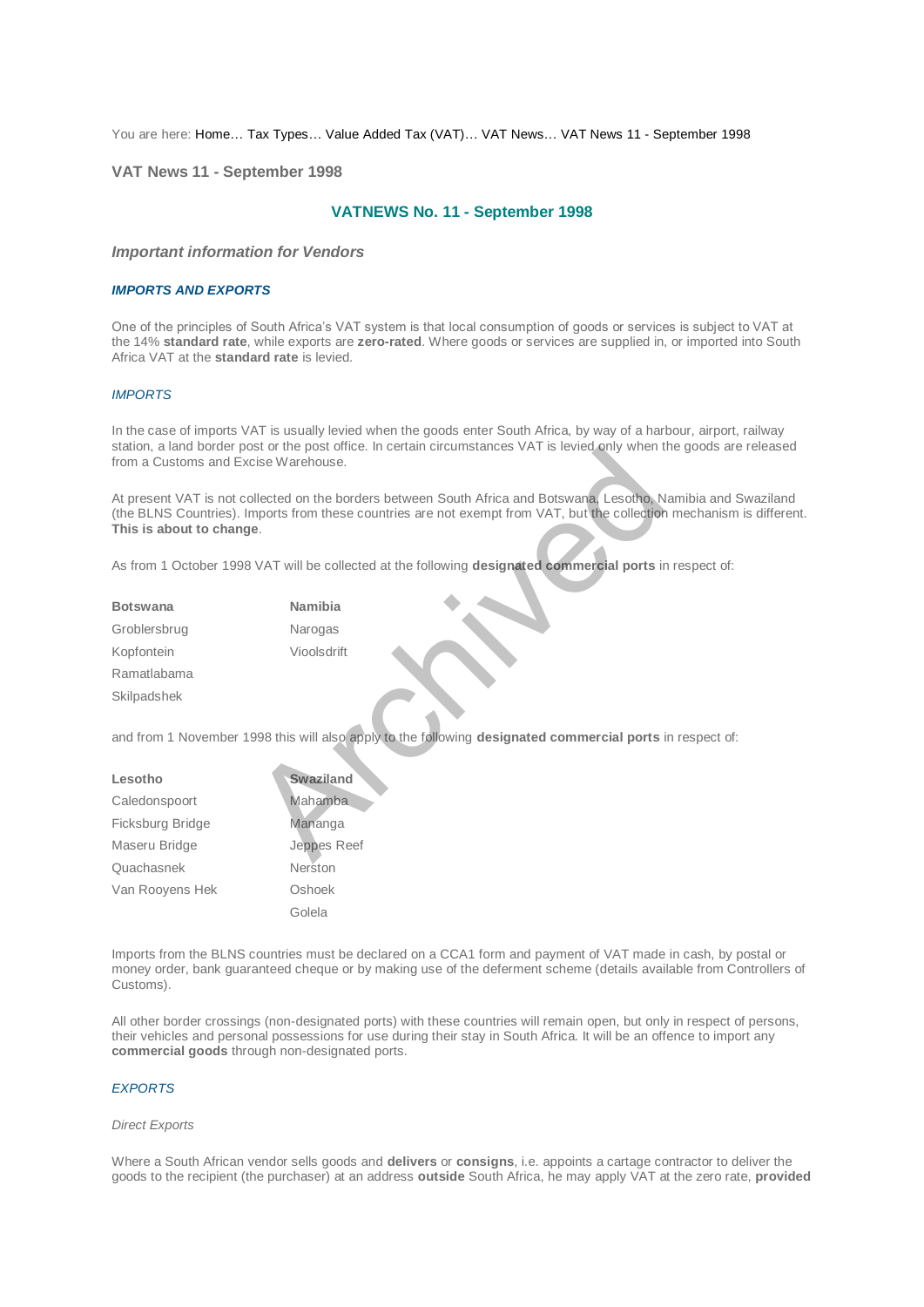he furnishes the proof required by SARS that the goods have been exported in accordance with the prescribed Customs procedure via a **designated commercial port.** In addition to the ports mentioned earlier, the following are also designated commercial ports for purposes of exports :

| <b>Harbours</b> | Airports                 | <b>Railway Stations</b> |
|-----------------|--------------------------|-------------------------|
| Cape Town       | Bloemfontein             | Germiston               |
| Durban          | Cape Town                | Golela                  |
| East London     | Durban                   | Maseru Bridge           |
| Mossel Bay      | Gateway<br>(Pietersburg) | Mafikeng                |
| Port Elizabeth  | Johannesburg             | Upington                |
| Richards Bay    | Lanseria                 |                         |
| Saldanha        | Mmabatho                 | <b>Land Borders</b>     |
|                 | <b>Nelspruit</b>         |                         |
|                 | Port Elizabeth           | <b>Beit Bridge</b>      |
|                 | Upington                 | Lebombo                 |
|                 |                          |                         |

See VAT Practice Note No 1 of 1998, as amended.

Delivery takes place in the contractual sense at the place and moment in time where ownership and risk passes from the seller to the purchaser. In order to comply with the zero-rating provisions in section 11(1)(a) of the Value-Added Tax Act, 1991, read with paragraph (a) of the definition of *exported* in section 1 of the Act, delivery must take place outside South Africa.

### *Indirect Exports*

In line with the principle that exports should be zero-rated, special provision is made for exports where **delivery** takes place in South Africa. This is catered for in the VAT Export Incentive Scheme envisaged in paragraph (d) of the definition of *exported.* The present Export Incentive Scheme is withdrawn and replaced by a new **Scheme as from 1 October 1998**. **All rulings issued in terms of the previous Scheme are also withdrawn as from 1 October 1998.** It follows that the concession in respect of **export trading houses** also falls away. Copies of the new Scheme can be obtained from Receivers of Revenue or on the web site http://www.sars.gov.za/

The Scheme has 2 Parts. Part 1 provides for supplies to be made at the standard rate, with the qualifying purchaser as defined in the Scheme, or his representative, obtaining a refund by way of the VAT Refund Administrator. Goods must be exported from South Africa in accordance with the prescribed Customs procedure through a **designated commercial port** (as referred to above). At many of these ports immediate refunds can be obtained. The refunds are subject to a fee equal to 1,5% of the VAT inclusive price, with a minimum of R10 and a maximum of R250 per claim. The total value of invoices per claim must exceed R250. This part of the Scheme has been in operation since 1991 and is used mainly by tourists. The contractual sense at the place and moment in time where ownership<br>the contractual sense at the place and moment in time where ownership<br>for an order to comply with the zero-rating provisions in section 11(1)(a)<br>ragraph

Part 2 of the Scheme permits the **zero rate** to be applied to exports by **rail**, **sea** or **air** where, irrespective of the contractual delivery terms, the South African vendor ensures that the goods have been exported to a qualifying purchaser as defined in the Scheme in accordance with the prescribed Customs procedure through a **designated commercial port**. The decision to apply the zero rate is at the vendor's risk. Should it transpire that the goods have not been exported, or the requirements of the Scheme not met, the vendor will be liable for VAT at the **standard rate** as well as penalties and interest.

#### *International Transport*

The international transport of goods is subject to VAT at the zero rate in terms of section 11(2)(a) of the Act.

## *CHECKING ON VAT REGISTRATIONS*

A vendor making or receiving a taxable supply may want to check that the other party to the transaction is a VAT registered vendor. This information may be obtained by letter or telefax from your Receiver of Revenue. All other information relating to a person's tax affairs is protected by secrecy provisions in the tax laws.

# *TAX INVOICES*

Tax invoices where VAT is charged at the **standard rate** must indicate the consideration and VAT in Rands, even if the parties to the transaction contract in a foreign currency. This ensures that the output tax declared by one vendor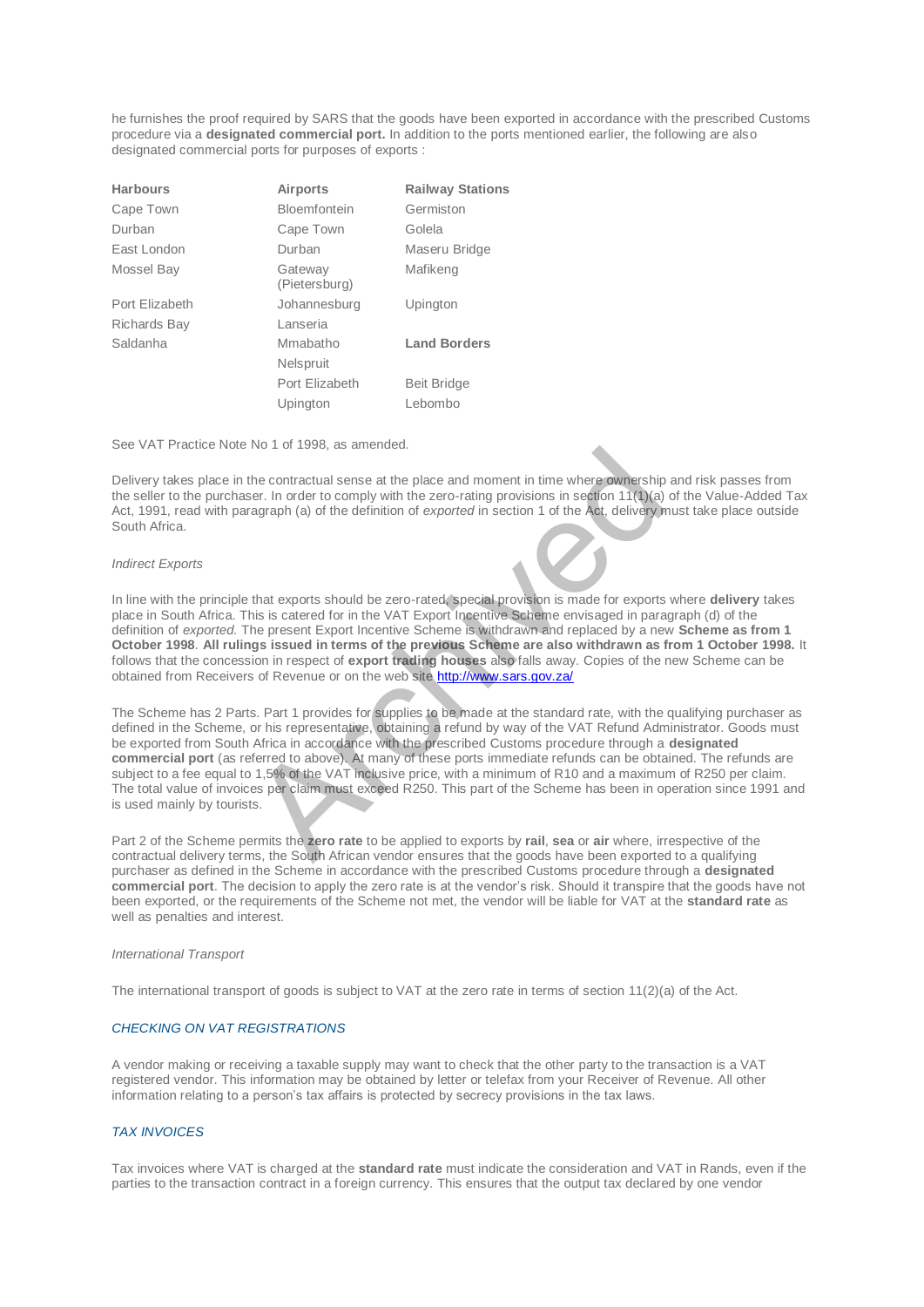matches the input claimed by the other. The difference between the consideration charged and that paid as a result of currency fluctuations are ignored for VAT purposes - the VAT is fixed at the original time of supply. It follows that a vendor may issue **zero-rated** tax invoices only in a foreign currency should he so wish.

## *SECOND-HAND GOODS*

Before a vendor can claim a notional input tax credit in respect of second-hand goods purchased from a non-vendor he must comply with the requirements of section 20(8) of the VAT Act. As from July this year a further requirement has been added where the consideration for the supply exceeds R1 000 - the supplier must confirm in writing that the supply is not a taxable supply.

### *INPUT TAX IN RESPECT OF PAST TAX PERIODS*

The VAT Act allows a vendor to claim an input tax deduction in a later tax period if he did not claim it in the period during which the supply was made to him. This often happens when a tax invoice is not received by the time a vendor must submit his VAT return. A vendor may, however, not claim an input tax deduction in respect of supplies or imports made more than 5 years ago.

#### *AMOUNTS REMAINING UNPAID AFTER 12 MONTHS*

Where a vendor on the invoice basis has claimed an input tax deduction in respect of supplies made to him and has not paid the full consideration charged in respect thereof, after 12 months has lapsed, he must account for output tax equal to the tax fraction of the amount still outstanding. The vendor must account for the VAT by means of an adjustment in his VAT return. Where a payment for the goods and services is, in terms of the agreement, payable in instalments, the adjustment for each unpaid instalment must be made 12 months after the instalment fell due. If the vendor subsequently pays the outstanding amount he may, of course, claim an input tax deduction. invoice basis has claimed an input tax deduction in respect of supplies root charged in respect thereof, after 12 months has lapsed, he must accomord an anount still outstanding. The vendor must account for the *NAT* by me

#### *ARE YOU READY FOR Y2K?*

"**Y2K**" is short for "**Year 2000**", and refers to computer related problems due to the fact that computer chips were programmed in such a way that they recognised only two-digit dates - "98" instead of 1998. The year "2000" will thus be read as "00" and this will lead to major errors in any computer based system - including security, communications and accounting systems - to mention just a few.

There are now less than 500 days to the new millennium and it is essential that any business using any form of information technology does an impact assessment, plans for addressing the problem, repairs or replaces software and tests it long before the deadline. Your deadline might even be earlier if your system uses dates in the future. If you buy new electronic equipment make sure it is Year 2000 compliant. Also make sure your staff, suppliers and customers are aware of the problem and take steps to address it.

Further general information on the Y2K problem can be obtained from the National Year 2000 Decision Support Centre - tel (012) 427-8232 or on the Internet Web Site http://www.y2k.org.za/

SARS established a corporate project (the SARS Year 2000 Project) during April 1997 to ensure that SARS can survive and surpass the millennium transition. The scope of the project includes software, equipment, forms and services.

Specific SARS related queries can be addressed to the SARS Year 2000 project Manager at E-Mail [brhyn@ptar4.sars.gov.za](mailto:brhyn@ptar4.sars.gov.za) or information obtained on the Internet at<http://www.sars.gov.za/>

# *VAT RETAIL SCHEME*

Vendors, such as cafés and supermarkets, selling both zero and standard rated products must keep their accounting records in such a manner that they can prove which sales were made at the zero rate and which at the standard rate. In the absence of such records all sales will be treated as standard rated supplies. To accommodate small vendors, i.e. those with yearly turnovers of less than R2,5 million and basic accounting records, a VAT Retail Scheme is being introduced. The scheme allows such vendors to determine their zero-rated supplies from zero-rated purchases (to which a mark-up is added). Please contact your Receiver of Revenue for further details if you wish to use the scheme.

# *PAYMENTS AT BANKS*

VAT payments can now be made at any branch of First National Bank. Vendors are reminded however, that part one of the VAT return form (VAT 201) must still be forwarded to the Receiver of Revenue by the due date.